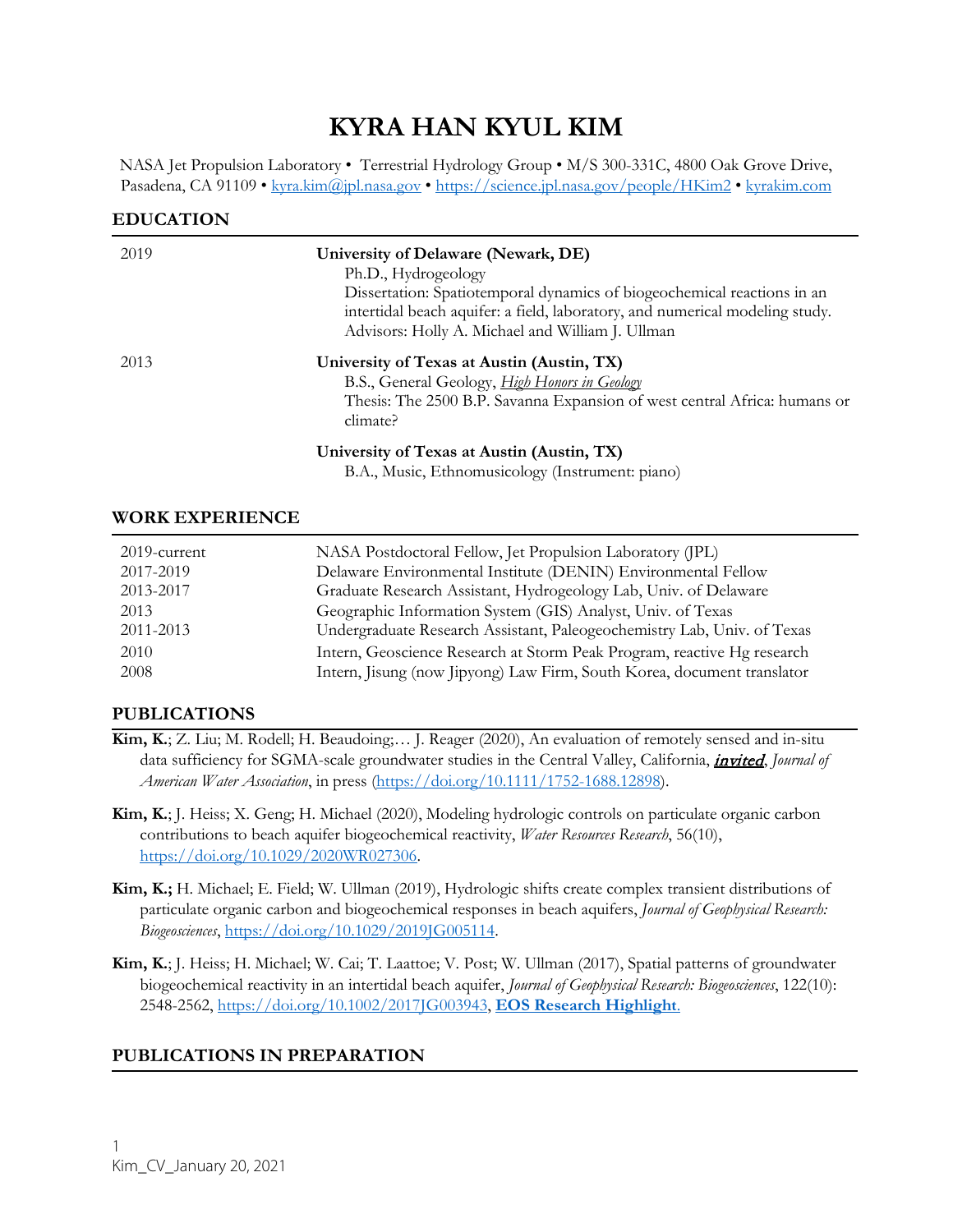- **Kim, K**.; J. Heiss; W. Ullman; H. Michael; W. Cai, Seasonal variation in dissolved inorganic carbon and total alkalinity fluxes across a shallow sandy beach aquifer: temperature and hydrological controls, in preparation.
- **Kim, K** & J. Heiss, Methods in capturing the spatiotemporal dynamics of flow and biogeochemical reactivity in beach aquifers: A review, *invited*, in preparation for Water Special Issue.
- Jankowski, S.; **K. Kim**; M. Sneed; J. Reager; C. Faunt, Mitigating regional subsidence using managed aquifer recharge: A modeling case study in the Central Valley, USA, in preparation.

# **PUBLISHED DATASETS**

**Kim, K.** (2020), Modeling hydrologic controls on particulate organic carbon contributions to beach aquifer biogeochemical reactivity, *HydroShare*, [http://www.hydroshare.org/resource/7e8f77da6bd345ed9bf74c0b7f7c911f.](http://www.hydroshare.org/resource/7e8f77da6bd345ed9bf74c0b7f7c911f)

# **AWARDS, SCHOLARSHIPS, GRANTS**

#### **Academic Fellowships**

| ricagemente i enowsimps |                                 |                                   |         |                                                                                                                                                                |  |
|-------------------------|---------------------------------|-----------------------------------|---------|----------------------------------------------------------------------------------------------------------------------------------------------------------------|--|
| 2019                    | 2-year salary &<br>travel funds |                                   |         | NASA Postdoctoral Fellowship, Universities Space Research Association                                                                                          |  |
| 2017                    | research funds                  | 2-year salary &                   |         | Delaware Environmental Institute Environmental Fellowship                                                                                                      |  |
| <b>Research Grants</b>  |                                 |                                   |         |                                                                                                                                                                |  |
| 2018                    | \$1,944                         |                                   | Support | International Association of Hydrogeologists 2018 Congress Attendance Travel                                                                                   |  |
|                         | \$1,000                         |                                   |         | The Consortium of Universities for the Advancement of Hydrologic Science, Inc.<br><b>Instrumentation Discovery Grant</b>                                       |  |
| 2017                    | \$1,500                         |                                   |         | Wharry Research Grant                                                                                                                                          |  |
|                         | \$2,000                         |                                   |         | Univ. of Delaware Summer Doctoral Fellowship                                                                                                                   |  |
| 2016                    | \$2,400                         |                                   |         | "Let's Talk About Water" Challenge Grant, The Consortium of Universities for the<br>Advancement of Hydrologic Science, Inc. & Delaware Environmental Institute |  |
| 2015                    | \$1,412                         |                                   |         | Univ. of Delaware Professional Development Award 2015                                                                                                          |  |
| 2014                    | \$2,217                         |                                   |         | Univ. of Delaware Professional Development Award 2014                                                                                                          |  |
|                         |                                 | <b>Undergraduate Scholarships</b> |         |                                                                                                                                                                |  |
| 2013                    |                                 | $$12,000*$                        |         | Univ. of Texas non-resident tuition waiver                                                                                                                     |  |
| 2009-2013               |                                 | $$3500/semester*$                 |         | Univ. of Texas Jackson School of Geosciences Merit-based Scholarship,<br>highest GPA bracket                                                                   |  |
| 2012                    |                                 | \$6,900                           |         | Wayne Franklin Bowman Endowed Presidential Scholarship                                                                                                         |  |
|                         |                                 | \$1,412                           |         | Univ. of Texas Undergraduate Research Fellowship                                                                                                               |  |
|                         |                                 | $$900/month*$                     |         | Thomas and Ray Burke Student Job Program                                                                                                                       |  |
|                         |                                 | $$12,000*$                        |         | GEO660A&B field course full tuition (top 10% student)                                                                                                          |  |
|                         |                                 | $$12,000*$                        |         | Univ. of Texas non-resident tuition waiver                                                                                                                     |  |
|                         |                                 |                                   |         |                                                                                                                                                                |  |

**\***approximate amounts

## **TEACHING**

**Kim, K.** (2019), Cape Shores Porewater Data Compilation 2014-2015, *HydroShare*, [https://doi.org/10.4211/hs.440e89b8cc8c4c43bdbc6176e8f38a70.](https://doi.org/10.4211/hs.440e89b8cc8c4c43bdbc6176e8f38a70)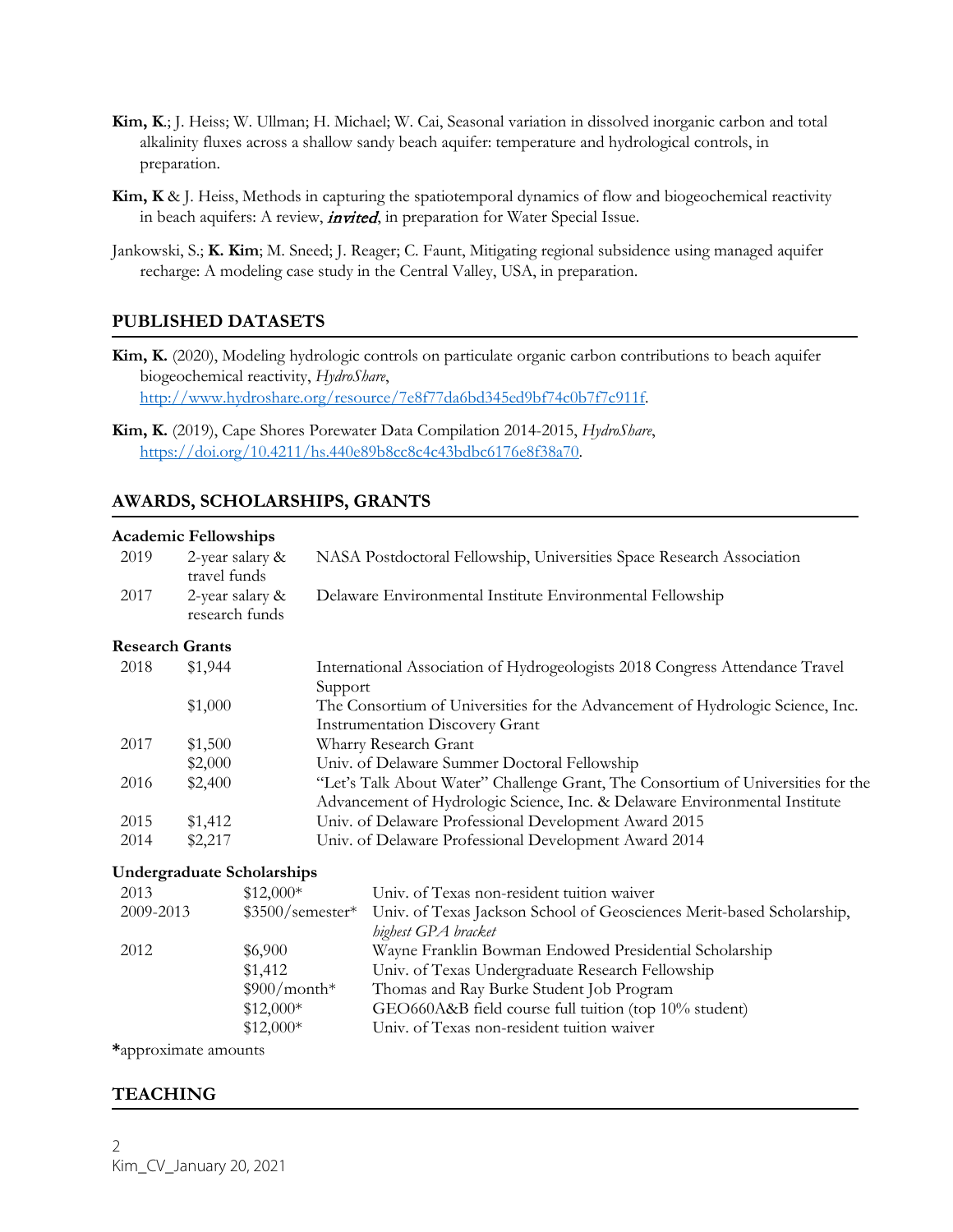| <b>Students Advised</b>      |                                                                                                                                                                                                                                                                                                                                                          |
|------------------------------|----------------------------------------------------------------------------------------------------------------------------------------------------------------------------------------------------------------------------------------------------------------------------------------------------------------------------------------------------------|
| Fall 2020                    | Water Data Lab (WaDL), Project PI and co-Mentor, "Groundwater bibliometric<br>& Water Sentiment Project" with Neel Kandlikar and Neeraj Rattehalli<br>NASA DEVELOP Program (JPL) Scientific Lead & Mentor<br>٠<br>"Central Valley Groundwater II: VIRGO software tool development" with James<br>Kitchens, Katie Lange, Vanessa Valenti, Elizabeth Perez |
| Spring 2020                  | NASA DEVELOP Program (JPL) Scientific Lead & Mentor<br>"Improving California groundwater assessments using GRACE and InSAR datasets for<br>water resource management" with James Kitchens, Marissa Dudek, Patrick Saylor,<br>Forrest Corcoran                                                                                                            |
| Fall 2017                    | Allie Bailey (Univ. of Delaware, Civil Engineering), "Spatial patterns of groundwater<br>٠<br>biogeochemical reactivity in an intertidal beach aquifer on a weekly time-scale"                                                                                                                                                                           |
| Summer 2016                  | Sam Blackburn (Carleton College, Geology), "Controls on microbial respiration in the<br>sandy beach face at Cape Henlopen, DE"                                                                                                                                                                                                                           |
| Summer 2014                  | Haley Glos (Univ. of Delaware, Marine Biosciences), 'Bromide tracer experiment to<br>quantify submarine groundwater discharge at Cape Shores, DE"                                                                                                                                                                                                        |
| <b>Courses Taught</b>        |                                                                                                                                                                                                                                                                                                                                                          |
| Jan. 04, 2019                | Introduction to PMWIN and PHT3D modeling short course, China<br>University of Geosciences, Wuhan, China                                                                                                                                                                                                                                                  |
| Spring 2018                  | Teaching Assistant, Geological Hazards Laboratory, Univ. of Delaware                                                                                                                                                                                                                                                                                     |
| Spring 2013                  | Teaching Assistant, Research Field Methods for Environmental Sciences,<br>Univ. of Texas                                                                                                                                                                                                                                                                 |
| <b>Pedagogy Training</b>     |                                                                                                                                                                                                                                                                                                                                                          |
| Spring 2018                  | Center for Teaching and Assessment of Learning, Univ. of Delaware,<br>٠<br>developed upper-level geoscience course with complete syllabus and course materials                                                                                                                                                                                           |
| <b>Guest Instructor</b>      |                                                                                                                                                                                                                                                                                                                                                          |
| Apr. 27, 2018                | Invited science lecturer, Eagle's Nest Kindergarten<br>٠                                                                                                                                                                                                                                                                                                 |
| July 2015, 2016, 2017        | Field lecturer, Taking an Interest in Delaware's Estuary Camp<br>٠                                                                                                                                                                                                                                                                                       |
| <b>July 2014</b>             | Invited field lecturer, Univ. of Delaware Institute for Public Administration<br>Water Resources Agency                                                                                                                                                                                                                                                  |
| <b>INVITED PRESENTATIONS</b> |                                                                                                                                                                                                                                                                                                                                                          |
| 2020                         | Kim, K.*; W. Ullman; J. Heiss; H. Michael, Spatiotemporal dynamics of intertidal biogeochemical<br>reactions, University of Texas at Austin, Sep. 18, 2020, virtual seminar.                                                                                                                                                                             |
| 2019                         | Kim, K <sup>*</sup> ; W. Ullman; J. Heiss; H. Michael, Spatiotemporal dynamics of carbon cycling in a beach aquifer,<br>JPL Carbon Club, Nov. 07, 2019, Pasadena, California.                                                                                                                                                                            |

**Kim, K.**\*; W. Ullman; J. Heiss; H. Michael, *Dynamic migration of chemical reactions in a beach aquifer*, CUAHSI-AGU Cyberseminar H3S, Apr. 04, 2019, [link here.](https://www.youtube.com/watch?v=9lg45DcYbKY&feature=youtu.be)

**Kim, K.**\*; W. Ullman; J. Heiss; H. Michael, *Dynamic migration of chemical reactions in a beach aquifer*, Hohai University, Jan. 11, 2019, Nanjing, China.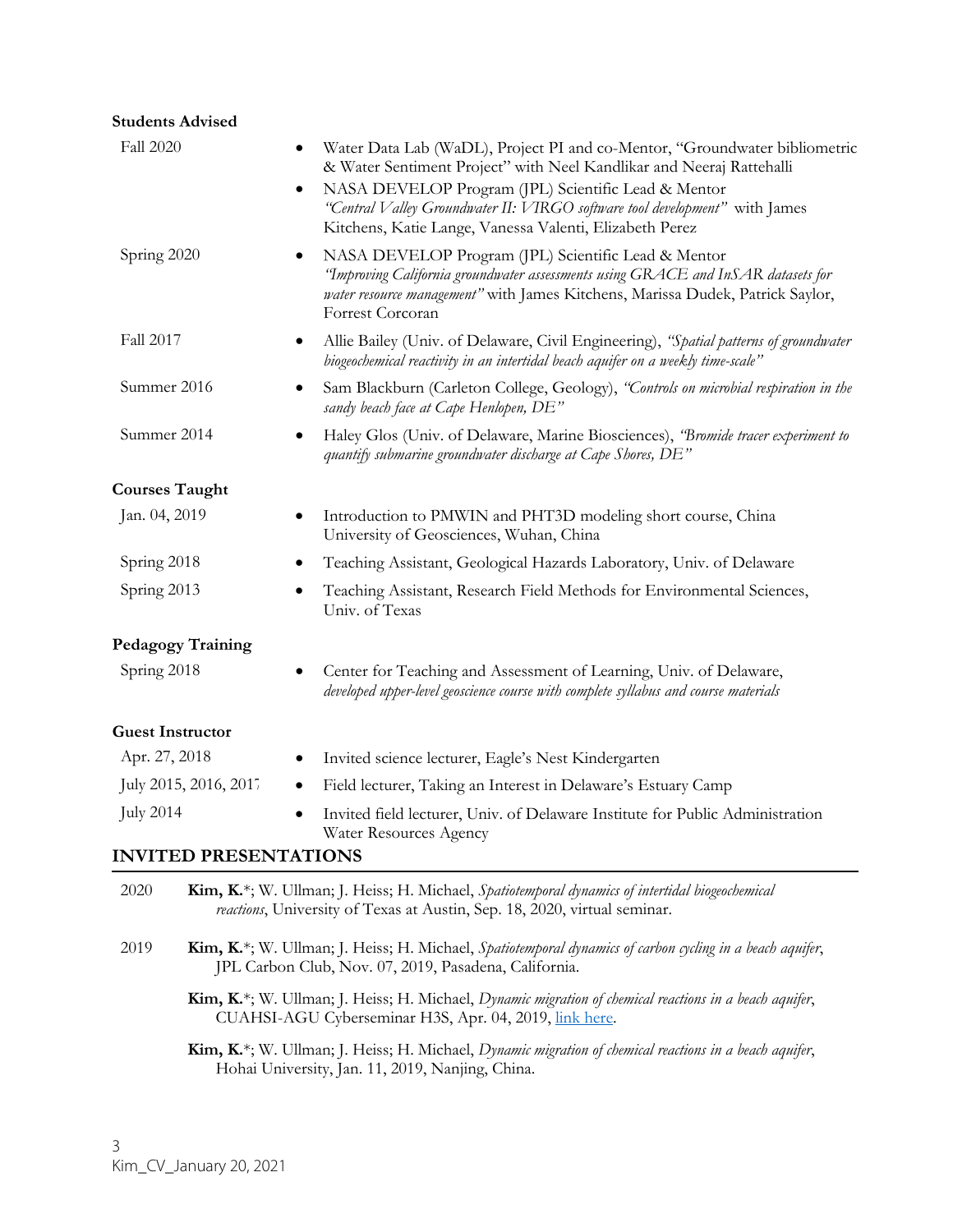- **Kim, K.**\*; W. Ullman; J. Heiss; H. Michael, *Modeling the dynamics of particulate carbon and reactants across the intertidal aquifer*, China University of Geosciences Wuhan, Jan. 04, 2019, Wuhan, China.
- 2018 **Kim, K.**\*; H. Michael; J. Guimond; J. Heiss; C. Russoniello; C. Duque; A. Sawyer; W. Brooks; P. Kreyns, *Submarine groundwater discharge dynamics across scales*, Korea Institute of Geoscience and Mineral Resources, Groundwater and Ecohydrology Research Center Seminar, Sep. 06, 2018, Daejeon, South Korea.

#### **\*presenting author**

#### **CONFERENCE PRESENTATIONS**

- 2019 Reager, J.; **K. Kim\***; T. Farr; C. Faunt, *California's groundwater future: Relating subsidence and consumption in the Central Valley for SGMA*, poster, Oct. 21-24, 2019, Valencia, Spain.
	- **Kim, K.**; W. Ullman; H. Michael, *Spatiotemporal variability of chemical reactions in beach aquifer*, The Fourth Xiamen Symposium of Marine Environmental Sciences, oral presentation, Jan. 06- 09, Xiamen, China.
- 2018 **Kim, K.**; H. Michael; W. Ullman, *Short-timescale variability in redox conditions of a coastal aquifer*, American Geophysical Union, oral presentation, Dec. 10-14, Washington, D.C.
- 2017 **Kim, K.**; H. Michael; W. Cai; W. Ullman, *Spatial distributions of biogeochemical reactions in freshwatersaltwater mixing zones of sandy beach aquifers*, American Geophysical Union, poster, Dec. 11-15, 2017, New Orleans, LA.
	- **Kim, K.**; H. Michael; W. Cai; W. Ullman, *Dynamic migration of biogeochemical reaction zones in an intertidal beach aquifer,* Geological Society of America, oral presentation, Oct. 22-25, 2017, Seattle, WA.
	- **Kim, K.**; H. Michael; W. Cai; W. Ullman, *Oxygen consumption and denitrification rates in sandy beach aquifers*, Delaware Environmental Institute Research Symposium, poster, Mar. 15, 2017, Newark, DE.
- 2016 **Kim, K.**; H. Michael; W. Ullman, *Spatial characterization of reactivity in an intertidal beach aquifer,* Consortium of Universities for the Advancement of Hydrologic Science (CUAHSI) Biennial Symposium, poster, Jul. 24-27, 2016, Shepherdstown, WV.
	- **Kim, K.**; H. Michael; W. Ullman, *Spatial characterization of reactivity in an intertidal beach aquifer,*  Delaware Environmental Institute Research Symposium, oral presentation, Mar. 16, 2016, Newark, DE.
- 2015 **Kim, K.**; H. Michael; W. Ullman, *Sediment and porewater oxygen demand in a sandy beach aquifer, Cape Henlopen, Delaware*, Geological Society of America Annual Meeting, oral presentation, Nov. 1-4, 2015, Baltimore, MD.
	- **Kim, K.**; H. Michael; W. Ullman, *Spatial dynamics of reactive zones in intertidal circulation cells*, Lewes Graduate Student Symposium, oral presentation, May 3, 2015, Lewes, DE.
	- **Kim, K.**; H. Michael; W. Ullman**,** *Physical and biogeochemical dynamics in the shallow freshwater-saltwater mixing zone of an intertidal beach aquifer (Cape Henlopen, Delaware),* UD Graduate Research Forum, oral presentation, Apr. 21, 2015, Newark, DE.
	- **Kim, K.**; H. Michael; W. Ullman, *Physical and biogeochemical dynamics of intertidal beach mixing zones*, UD Annual Geoscience Poster Symposium, poster, Feb. 26, 2015, Newark, DE.
- 2014 **Kim, K..**; H. Michael; W. Ullman, *Relationship between the physical and biogeochemical dynamics in the shallow freshwater-saltwater mixing zone of an intertidal beach aquifer (Cape Henlopen,*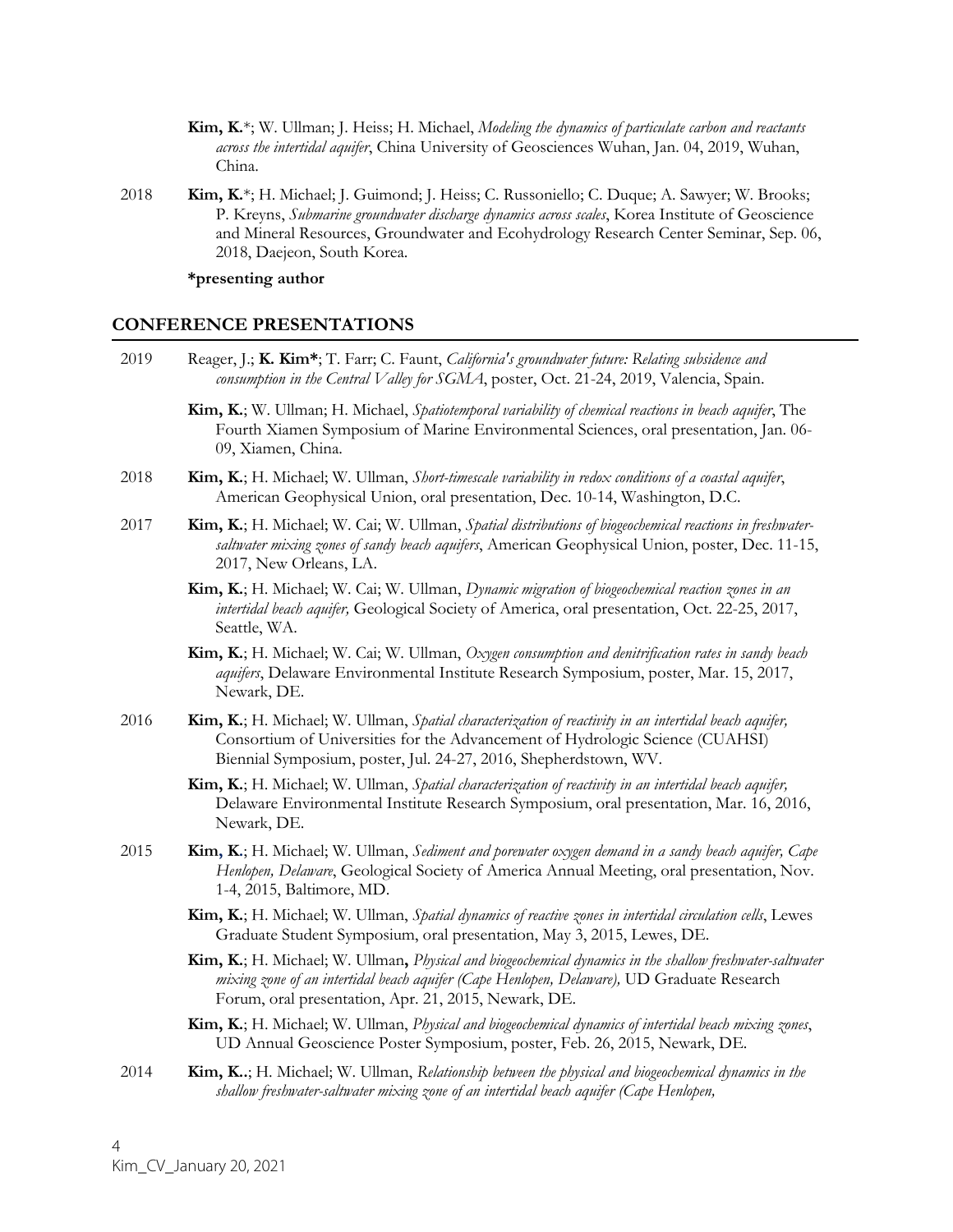*Delaware)*¸Geological Society of America Annual Meeting, oral presentation, Oct. 19-24, 2014, Vancouver, BC.

- 2013 **Kim, K.**; T. Shanahan; V. Anderson, *The 2500 B.P. rainforest crisis of Western Cameroon: humans or climate?*, UT Jackson School of Geosciences Research Symposium, poster, Feb. 2, 2013, Austin, TX.
- 2010 **Kim, K.**; D. Schlotter; Z. Valdez, *Gaseous elemental mercury in the atmosphere*, Howard University Program of Atmospheric Sciences Seminar, oral presentation, Nov. 5, 2010, Washington D.C.

#### **CONTRIBUTED ABSTRACTS**

- 2019 Michael, H.; **K. Kim**; J. Heiss; J. Guimond; W. Ullman; C. Chan; S. McAllister, Dynamic hydrologic and biogeochemical processes along coastlines as potential targets for biogeophysical methods, American Geophysical Union, invited presentation, Dec. 9-13, 2019, San Francisco, CA.
- 2017 Michael, H.; **K. Kim**; J. Guimond; J. Heiss; W. Ullman; A. Seyfferth, *Hydrologic influence on redox dynamics in estuarine environments,* American Geophysical Union, invited presentation, Dec. 11- 15, 2017, New Orleans, LA.
	- Michael, H.; C. Duque; X. Geng; J. Guimond; J. Heiss; **K. Kim**; M. Koneshloo; P. Kreyns; C. Russionello; K. Scott; X. Yu, *Submarine groundwater discharge across scales from marsh to shelf,* Geological Society of America, invited presentation, Oct. 22-25, 2017, Seattle, WA.
	- Field, E.; K. Hoppes, **K. Kim**; H. Michael; T. Hanson and C. Chan, *The microbial role in nutrient cycling in a dynamic coastal aquifer system*, Goldschmidt Conference (Geochemical Society), Aug. 13-18, 2017 Paris, France.
	- Michael, H.; C. Duque; J. Heiss; **K. Kim**; K. C. Scott; W. Brooks and C. Russoniello, *Upscaling physical-biogeochemical linkages controlling land-sea solute fluxes*, The Association for the Sciences of Limnology and Oceanography (ASLO) Aquatic Sciences Meeting, oral presentation, Feb. 26-Mar. 3, 2017, Honolulu, HI.
- 2016 Michael, H.; X. Yu; J. LeMonte; D. Sparks; **K. Kim**; J. Heiss; W. Ullman; J. Guimond and A. Seyfferth, *Geochemical response to hydrologic change along land-sea interfaces*, American Geophyscial Union Annual Meeting, poster, Dec. 12-16, 2016, San Francisco, CA.
	- Michael, H.; J. Heiss; **K. Kim**; W. Ullman; C. Russionello; C. Duque and T. Brooks, *The influence of groundwater flowpaths and mixing on nutrient fluxes to estuaries and the ocean*, Geological Society of America Annual Meeting, invited presentation, Sep. 25-28, 2016 Denver, CO.
	- Field, E.; K. Hoppes; **K. Kim**; H. Michael; T. Hanson and C. Chan, *Just another day at the beach? The microbial role in iron and sulfur cycling in a beach aquifer system*, International Symposium on Microbial Ecology, oral presentation, Aug. 21-26, 2016, Montreal, Canada.

#### **\*presenting author**

#### **PROFESSIONAL SERVICES AND OUTREACH**

#### **Services to Discipline**

- 2020 Primary convener, American Geophysical Union Session H087. *Advances in subsurface characterization and monitoring using ground-based and remote geophysical, hydrogeological methods*, with Adrian Borsa, Deqiang Mao, Chen Wang, virtual conference.
	- Organizer, "A Practical Guide to InSAR for Science and Applications Workshop" with Tom Farr, Jet Propulsion Laboratory, Pasadena, CA.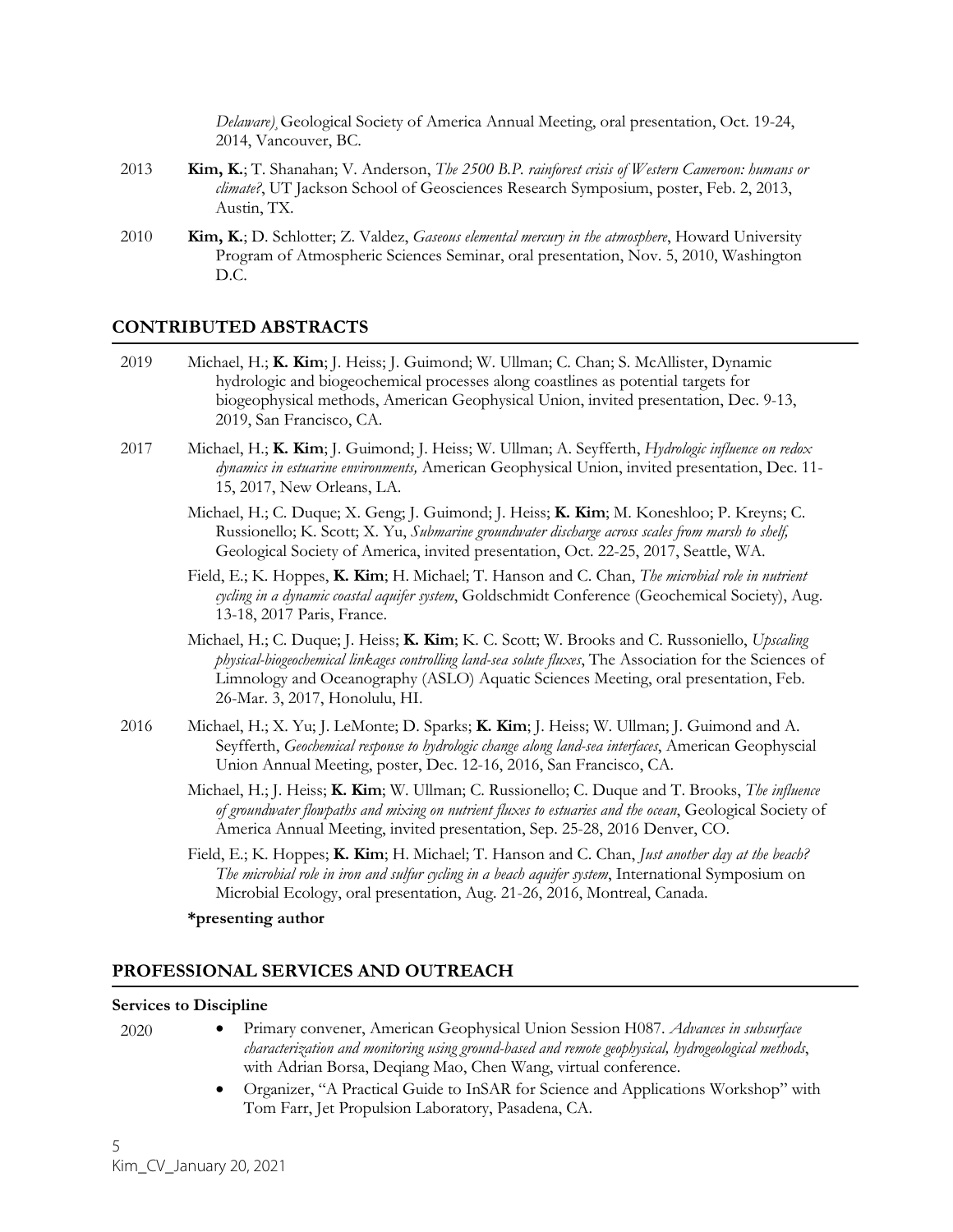| 2019                          |                | Program Committee Chair and Panel moderator, 4th Delaware Environmental Institute<br>Research Symposium, Newark, DE.                                                                                                                                                                      |
|-------------------------------|----------------|-------------------------------------------------------------------------------------------------------------------------------------------------------------------------------------------------------------------------------------------------------------------------------------------|
| 2018                          | $\bullet$<br>٠ | The International Association of Hydrogeologists Congress coordination staff, Korea<br>Institute of Geoscience and Mineral Resources, Daejeon, South Korea.<br>Program Committee and Panel moderator, 3 <sup>rd</sup> Delaware Environmental Institute<br>Research Symposium, Newark, DE. |
| 2017                          |                | Co-organizer, "Let's Talk About Water" panel event, Univ. of Delaware, Newark, DE.                                                                                                                                                                                                        |
| 2015                          |                | Panel moderator, "Understanding Environmental Challenges", Univ. of Delaware<br>Research Forum, Newark, DE.                                                                                                                                                                               |
| <b>Services to University</b> |                |                                                                                                                                                                                                                                                                                           |
| 2019                          |                | Geological Sciences Department Graduate Student Mentor                                                                                                                                                                                                                                    |
| 2017                          | ٠              | Geological Sciences Department Faculty-Graduate Liaison<br>Secretary, Graduate Student Government                                                                                                                                                                                         |
|                               |                |                                                                                                                                                                                                                                                                                           |
| 2016                          | $\bullet$      | Vice President, Graduate Student Government<br>Graduate Student Representative for Campus Framework Working Group                                                                                                                                                                         |

## **Journal Reviews**

Biogeochemistry, Journal of Hydrology, Water Resources Research

## **Professional Memberships**

Geological Society of America, American Geophysical Union, National Ground Water Association

# **FIELD AND ANALYTICAL SKILLS**

## **Software:** ArcGIS, MATLAB, Canvas

**Instruments:** Costech CHN Analyzer, Bayshore Instruments Membrane Inlet Mass Spectrometer, SEAL Autoanalyzer, Shimadzu TOC Analyzer, Teledyne TOC Analyzer, Apollo SciTech DIC Analyzer, Apollo SciTech Total Alkalinity Titrator, ApolloSciTech Spec pH, Biotage RapidTrace, 10AU Turner Fluorometer, CEM MARS 6 Microwave Digestion System, sample preparation for gas-liquid chromatography (urea separation, fatty acid methyl ester methods, transfers).

**Field:** Participated in various geologic field excursions and efforts, both domestic and international **2013** Top 10% student in GEO660A&B (UT), an intensive six-week geology field course **2013-2019** Planned and led several field campaigns for groundwater well construction and deployment (via hand-augering), sensor network wiring and installation, porewater sampling, sediment vibracoring, and horseshoe crab egg collection **2019** PADI Open Water Scuba Certified, participated in a trip to Anilao, Batangas, Philippines led by Dr. M. Bayani Cardenas to obtain ocean geochemical transects.

**R/V PELICAN** (Aug. 13-22, 2018): Expedition to Gulf of Mexico

# **MEDIA COVERAGE**

2018 Delaware Environmental Institute, Students in Action Highlight, "Kyra Han Kyul Kim, Beach Chemist": [http://www.denin.udel.edu/2018/10/16/kyra-han-kyulkim-beach-chemist/,](http://www.denin.udel.edu/2018/10/16/kyra-han-kyulkim-beach-chemist/)  Oct.15, 2018.